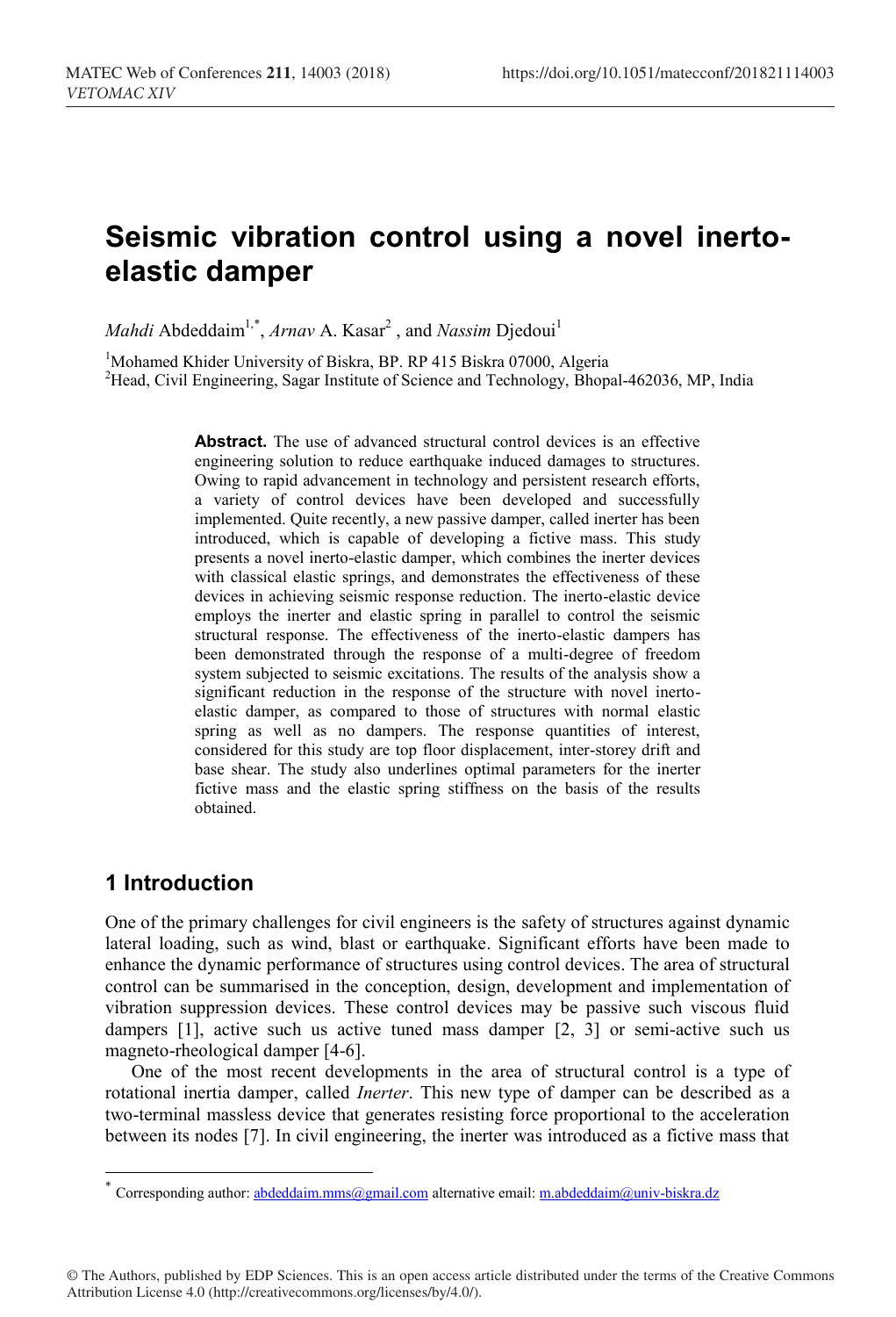can be added to a classical tuned mass damper to enhance its mass, thereby improving its performance; or that can replace the tuned mass damper mass by a tuned inerter damper (TID). The performances of these systems were studied by Lazar, Neild [8] for multidegrees of freedom systems subjected to both, sinusoidal and seismic excitations. It was concluded that the optimal location for an inerter based tuned mass damper (TMDI) or a tuned inerter damper (TID) is at the bottom of the structure. Marian and Giaralis [9] presented an optimal design for inerter based tuned mass damper (TMDI), that aims at suppressing the oscillatory motion of stochastically excited support. The damping system was designed for a single degree of freedom system equipped with a TMDI,

Beside the use of a particular control device, a combination between two or more control devices can be accomplished to form a hybrid control strategy. This combination approach may be used to compensate the insufficiency of one control device by combining it to another [10]. Literature suggests that several hybrid systems have been developed to enhance the performance of controlled systems. One of the most widespread hybrid systems is the combination of two passive systems (passive-passive). These control devices may be connected in series, as well as in parallel to each other, to yield efficient control results.

In this research, a hybrid control device is formed by combining an inertial rotational damper and an elastic damper. The effectiveness of the proposed hybrid device in seismic response reduction is investigated. Beside the seismic response reduction the optimal parameters of the inerter and the elastic spring are presented.

### **2 Mathematical model of the novel control device**

#### **2.1 Mathematical formulation of an inerter**

A schematic representation of the most basic model of the inerter is shown in the Fig. 1 below. The inerter comprises of a rack and pinion arrangement rotating about a shaft, represented by the point *O*. The two extremities of the inerter, represented by *a* and *b* in Fig. 1, are connected to the pinion (of radius *ρ*) through racks and are responsible for reversing the direction of reactions (represented by  $F(t)$ ) at both ends. A flywheel having a radius *R* and mass *m* is mounted on the other end of the shaft, to reduce the impact through its higher inertia.



**Fig. 1.** Simplified Rheological model of an inerter device

The rotation of the flywheel can be written as:

$$
\theta(t) = \frac{x_a(t) - x_b(t)}{\rho} \tag{1}
$$

The displacements at the extremities of the inerter element are expressed by  $x_a$  and  $x_b$ . The dynamic moment equilibrium about the point *O* can be represented by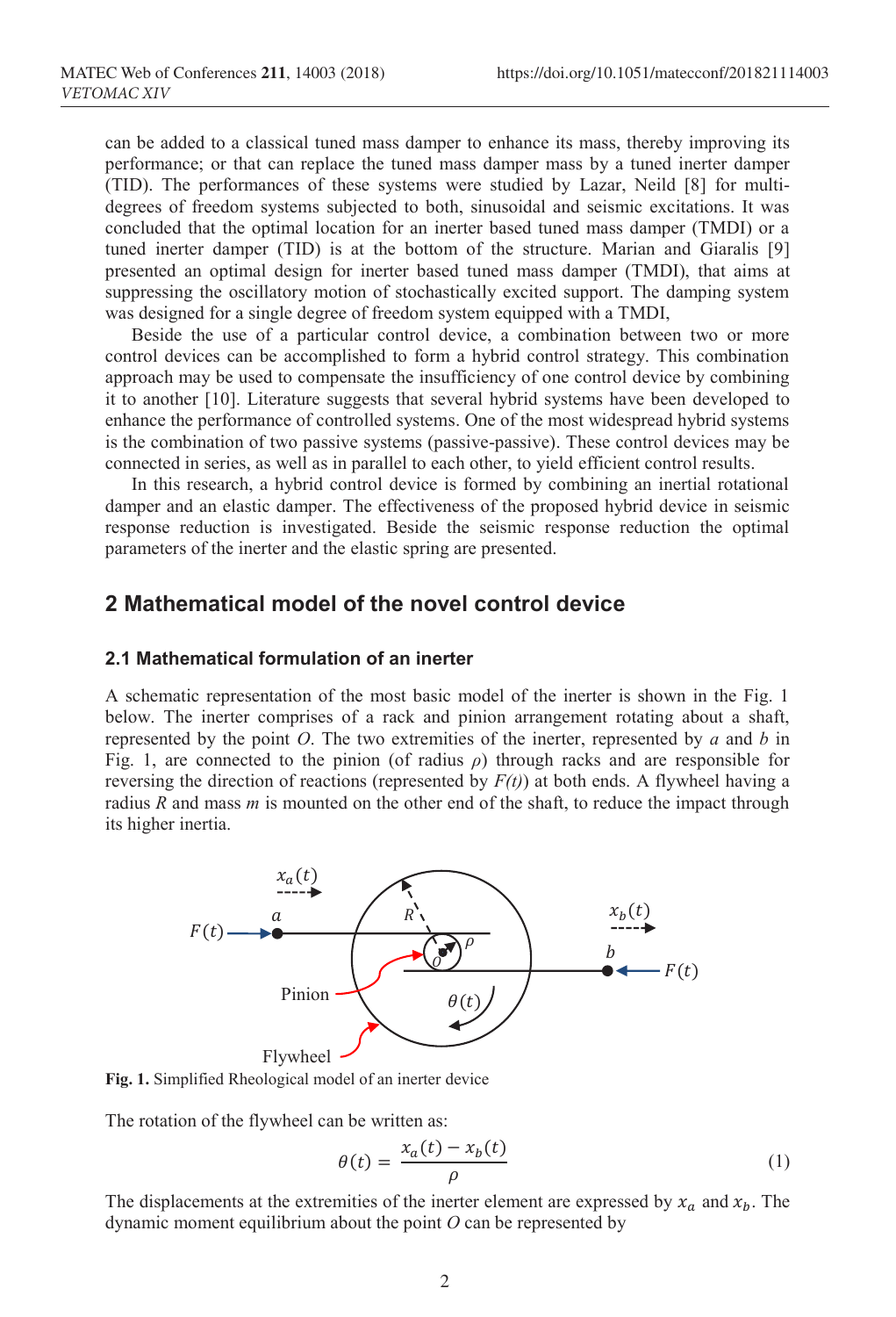$$
I_0\ddot{\theta}(t) = F(t)\rho \tag{2}
$$

Thus, the moment of inertia of the flywheel rotating about point *O* will be  $I_0 = \frac{1}{2}$ . m.  $R^2$ Substitution of Eq. (1) and Eq. (2) results in the mechanical linear equation of the inerter

$$
F(t) = \frac{1}{2}m\frac{R^2}{\rho^2}[\ddot{x}_a(t) - \ddot{x}_b(t)]
$$
\n(3)

It can be seen from Eq. (3) that the force generated by the inerter is related to the relative acceleration between it extremities. The term  $\frac{1}{2}m \frac{n}{\rho^2}$  is denoted as the inertence *b* of the device, and is expressed in unit of mass (kg). The inertence of the device can be enhanced by serially increasing the number of pinions. Hence, the general equation of inerter become

$$
F(t) = b[\ddot{x}_a(t) - \ddot{x}_b(t)] \tag{4}
$$

For instance, if a single pinion inerter can produce an inertence of 1440 kg for a device that weights 10 kg, then adding three pinions to the same device will results in an inertence of 116640 kg.

#### **2.2 Mathematical formulation of the inerto-elastic damper**

The proposed inerto-elastic device is based on a combination of an inerter and an elastic spring assembled in parallel as shown in Fig. 2. This assembly aims at combining the effects of the fictive mass, induced by the inerter and an additional stiffness, induced by the elastic damper. The resultant hybrid device modifies multiple parameters of the controlled system.



**Fig. 2.** Rheological model of an inerto-elastic device

The equation of a linear elastic spring which has a constant  $k_d$  can be written as

$$
F(t) = k_d[x_a(t) - x_b(t)]
$$
\n(5)

As it can be seen for Fig.2 the proposed device is formed by superposing an inerter and a spring in parallel. This configuration will lead to the addition of the right hand side terms of Eq. (4) and Eq. (5) which results in the expression of the total force generated by the inerto-elastic device expressed in Eq. (6)

$$
F(t) = b[\ddot{x}_a(t) - \ddot{x}_b(t)] + k_d[x_a(t) - x_b(t)]
$$
\n(6)

### **3 Equation of motion of the controlled system**

A three-story benchmark building [11], configured with an inerto-elastic damper fixed at the first level, is considered for this study (Fig. 3). The system uses a simple benchmark model of the scaled three-story test structure, which has been used previously at Structural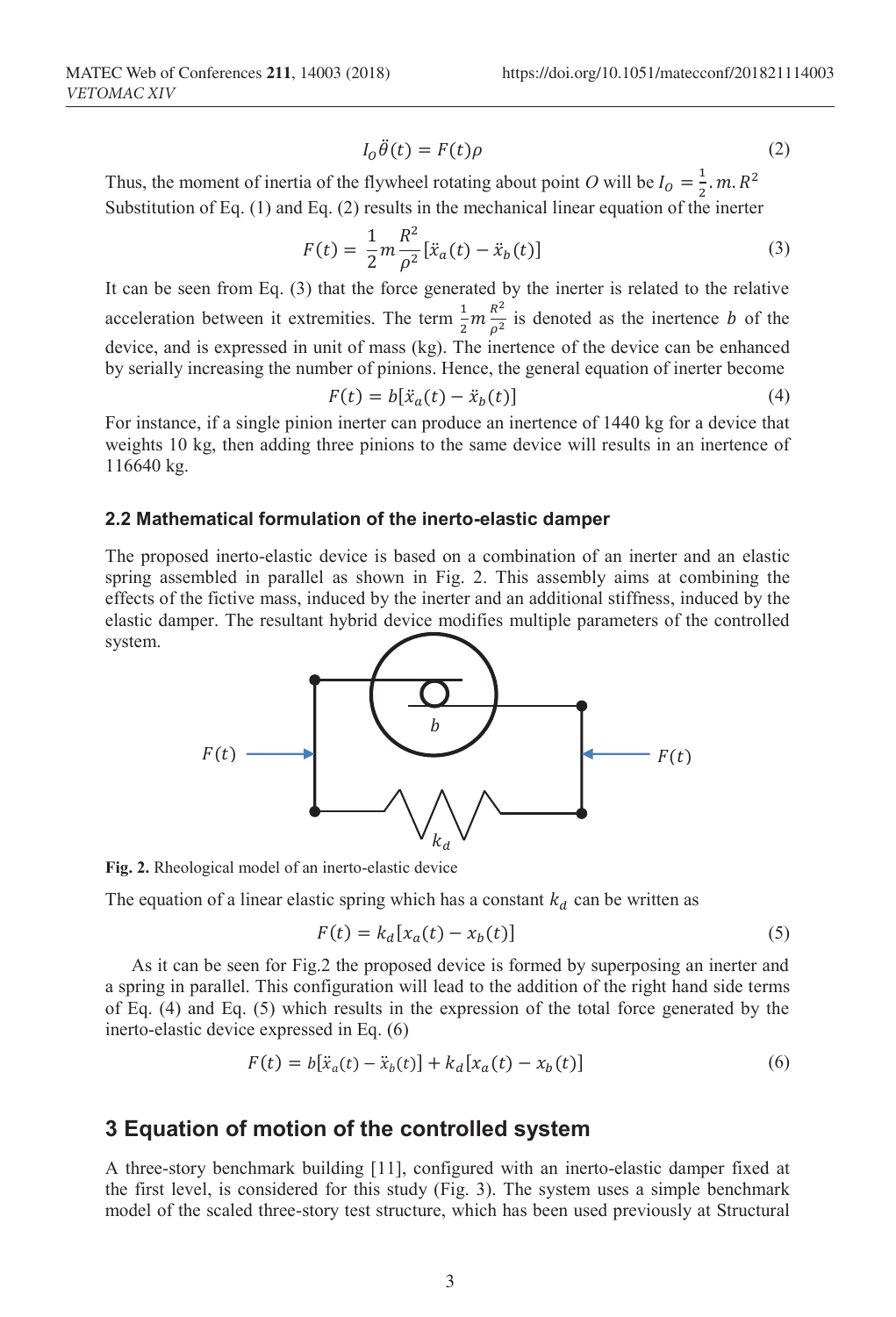Dynamics and Control Earthquake Engineering Laboratory (SDC/EEL) at the University of Notre Dame. The inerto-elastic damper is rigidly connected between the base and the first floor of the structure.



**Fig.3.** Three storey structure model equipped with an inerto-elastic damper

The equation of motion of the structure equipped with a control device is

$$
[M]{\ddot{x}} + [C]{\dot{x}} + [K]{x} = \Gamma{F} - [M]{\Lambda}{\ddot{x}}_{g}
$$
 (7)

where,  $[M]$ ,  $[C]$  and  $[K]$  are the overall mass, damping and stiffness matrices, while  $\{\ddot{x}\}, \{\dot{x}\}$ and  $\{x\}$  are the system acceleration, velocity and displacement vectors, respectively. The damper location vector Γ is as follows

$$
\Gamma = \begin{bmatrix} 1 & 0 & 0 \end{bmatrix}^T \tag{8}
$$

while, the ground acceleration force distribution vector is expressed as

$$
\Lambda = \begin{bmatrix} 1 & 1 & 1 \end{bmatrix}^T \tag{9}
$$

The state space representation of Eq. (7) can thus be written as:

$$
\dot{z} = Az + Bu \tag{10}
$$

$$
y = \nabla z + Du \tag{11}
$$

where,

$$
A = \begin{bmatrix} -M^{-1}C & -M^{-1}K \\ E & 0 \end{bmatrix}, \qquad B = \begin{bmatrix} M^{-1}\Gamma & -E \\ 0 & 0 \end{bmatrix}, \qquad \nabla = [E], \qquad D = [0]
$$

and,  $[E]$  and  $[0]$  are identity and zeros matrices of convenient sizes, respectively. Also, the vectors  $\bar{z}$  and  $\bar{u}$  in this case are:

$$
z = \begin{bmatrix} \dot{x} \\ x \end{bmatrix}, \qquad u = \begin{bmatrix} f \\ \dot{x}_g \end{bmatrix}
$$

### **4 Numerical study and results**

The benchmark structure with inerto-elastic damper has been subjected to under El Centro earthquake. However, the earthquake excitation data has been enhanced by five times to increase the effectiveness of the results, as the considered structure is a scaled down model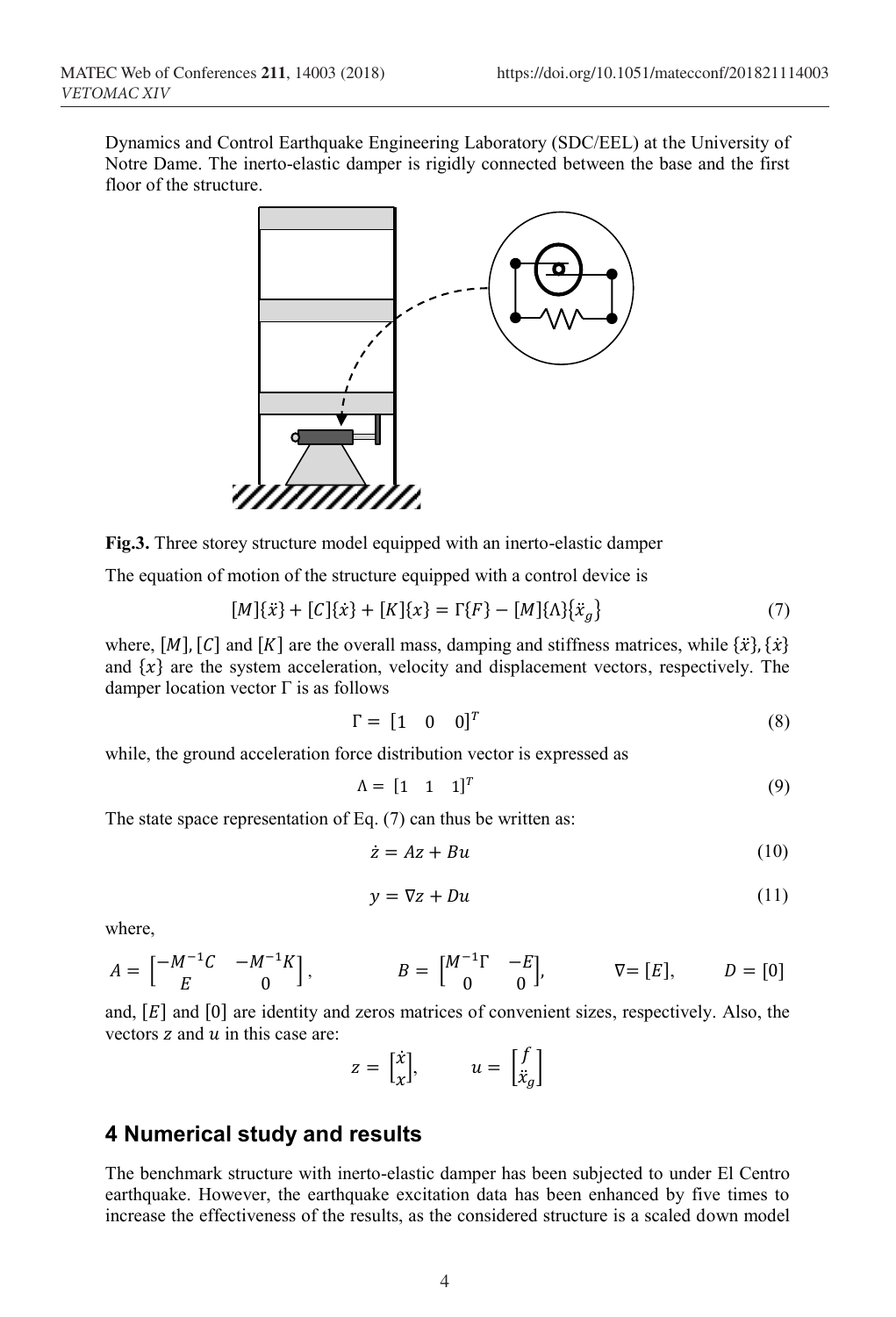of actual structure. The response parameters of interest, considered for this study are the top floor displacement ( $D_{max}$ ), inter-storey drift ( $\Delta_{max}$ ) and maximum base shear ( $BS_{max}$ ).

The damper parameters considered for this study are the inerter fictive mass  $b$ , and the elastic spring stiffness coefficient,  $k_d$ . In order to determine the optimal parameters, the inertence and damper stiffness are varied simultaneously, and the variance is expressed in percentage of the total building mass for the inertence and the floor stiffness for the elastic spring coefficient. The variance covers a range of percentages, from 2.5% to 50%. The optimal response as observed for top floor maximum displacement is shown in Fig. 4. From Fig. 4 it can be observed that the maximum response reduction is obtained for relatively high values of inertence and stiffness. Out of these results, optimal parameters for the inertence and stiffness are selected which are 50% of the total structure mass for the inertence b and 47.5% of the storey stiffness for the elastic spring parameter  $k_d$ .



**Fig.4.** Top floor maximum displacement for different values of inertence and damper stiffness coefficient

The Table 1 below indicates the maximum top floor displacement of the uncontrolled structure, and the same is compared with the respective responses using different control strategies, namely, structure with an elastic spring only, structure with an inerter only and structure with an inerto-elastic damper with aforementioned optimal parameters.

| <b>Dynamic</b><br>parameter | Uncontrolled | <b>Controlled</b>                              |                                              |                                   |
|-----------------------------|--------------|------------------------------------------------|----------------------------------------------|-----------------------------------|
|                             |              | Elastic spring<br>$k_d = 0.5 \times k_{floor}$ | Inerter damper<br>$b = 0.5 \times m_{total}$ | Inerto-elastic<br>Optimal coeiff. |
| $D_{max}$ (cm)              | 0.9712       | 0.6937                                         | 0.7048                                       | 0.3566                            |

**Table 1.** Maximum top floor displacement under different control strategies

Form Table 1, it is clear that the performance of inerto-elastic damper, in terms of response reduction, surpasses the classical elastic spring and inerter. The combination of the two devices offers a substantial reduction (62.3%) in top floor displacement.

Table 2 presents a comparison of the maximum inter-storey drift for the uncontrolled and the controlled structure.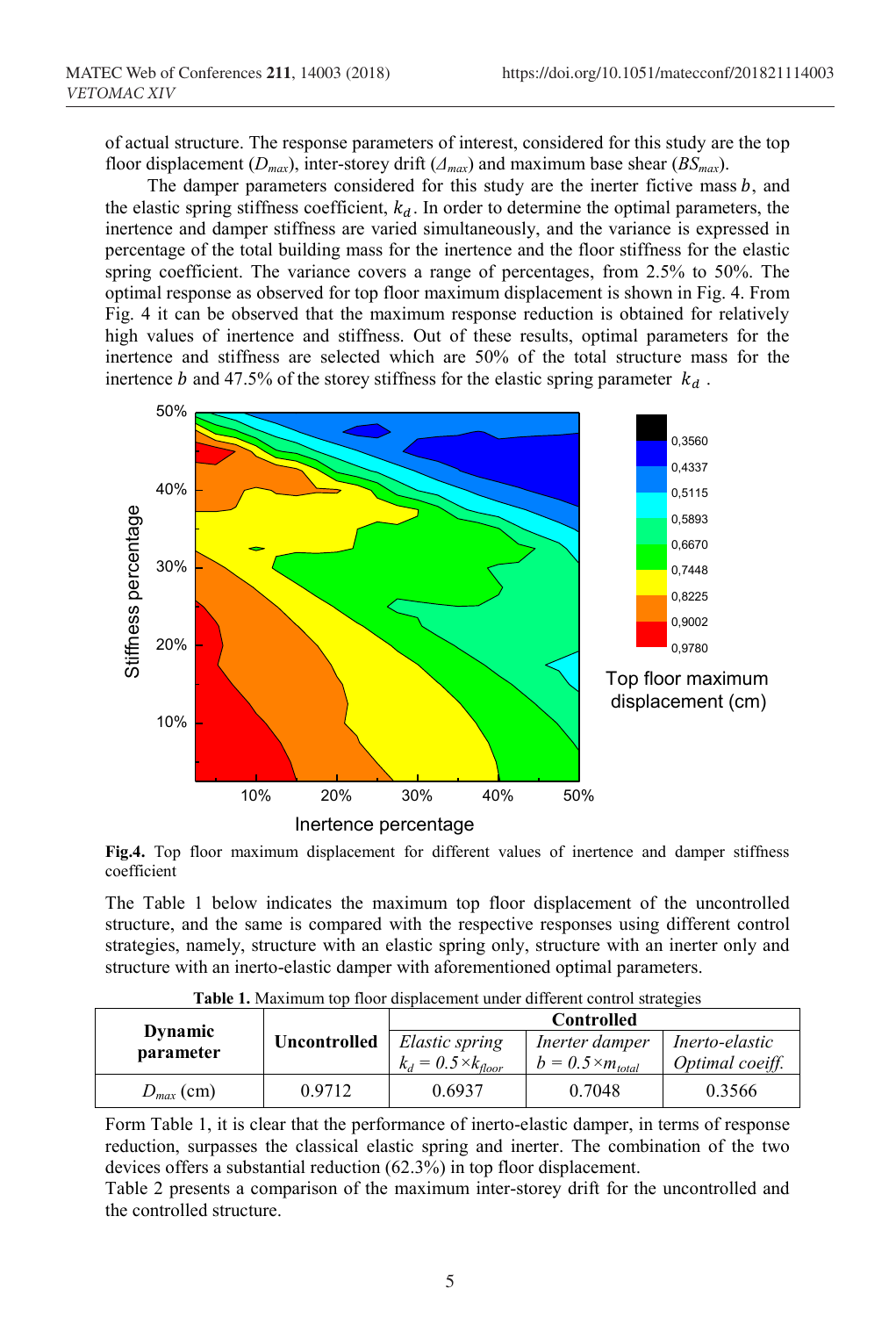| <b>Table 2.</b> Maximum inter-storey drift under different control strategies |                              |                     |                              |                            |                 |  |  |  |
|-------------------------------------------------------------------------------|------------------------------|---------------------|------------------------------|----------------------------|-----------------|--|--|--|
| <b>Dynamic</b><br>parameter                                                   | <b>Storey</b><br>$N^{\circ}$ | <b>Uncontrolled</b> | <b>Controlled</b>            |                            |                 |  |  |  |
|                                                                               |                              |                     | Elastic damper               | Inerter damper             | Inerto-elastic  |  |  |  |
|                                                                               |                              |                     | $k_d = 0.5 \times k_{floor}$ | $b = 0.5 \times m_{total}$ | optimal coeiff. |  |  |  |
| $\Delta_{max}$ (cm)                                                           |                              | 0.5469              | 0.5264                       | 0.4312                     | 0.2847          |  |  |  |
|                                                                               | $\gamma$                     | 0.3167              | 0.1205                       | 0.1780                     | 0.0796          |  |  |  |
|                                                                               |                              | 0.3167              | 0.0651                       | 0.0996                     | 0.0626          |  |  |  |

The results show that maximum inter-storey drift is significantly reduced in case of the structure controlled using an inerto-elastic damper, as compared to other control strategies, the percentage reductions for the  $1^{st}$ ,  $2^{nd}$  and  $3^{rd}$  storey are 47.9%, 74.8% and 80.3% respectively with respect to the uncontrolled structure.

The maximum base shear of the structure for various control cases are presented in Table 3.

| a wway yi siawililiwili Uwuy Uliywi Wilwyi Willylyayin yuliya u u wiyyatuu |                     |                              |                            |                      |  |  |  |
|----------------------------------------------------------------------------|---------------------|------------------------------|----------------------------|----------------------|--|--|--|
| <b>Dynamic</b><br>parameter                                                | <b>Uncontrolled</b> | <b>Controlled</b>            |                            |                      |  |  |  |
|                                                                            |                     | Elastic spring               | Inerter damper             | Inerto-elastic       |  |  |  |
|                                                                            |                     | $k_d = 0.5 \times k_{floor}$ | $b = 0.5 \times m_{total}$ | optimal coeiff.      |  |  |  |
| $BS_{max}$ (N)                                                             | $8.35\times10^{5}$  | $3.38\times10^{5}$           | $5.35 \times 10^{5}$       | $1.95 \times 10^{5}$ |  |  |  |

**Table 3.** Maximum base shear under different control strategies

Results indicate that maximum base shear reduction (76.6% as compared to uncontrolled structure) is obtained when the inerto-elastic damper is used to control the response.

## **5 Conclusions**

A novel inerto-elastic damper used for seismic response reduction is presented, the device is based on the combination of an inerter and an elastic spring connected in parallel. The effectiveness of the proposed damper is tested on a three storey benchmark building model. The obtained responses are compared with those using other classical control devices (i.e. Elastic spring and Inerter). Following are the broad conclusions from the study:

- Combining an inerter with an elastic spring in parallel results in very efficient seismic control device, herein called inerto-elastic damper.
- In general, the efficiency of the inerto-elastic damper is closely related to high inertence ratio and stiffness coefficient.
- A comparison between inerto-elastic damper and classical passive damper (inerter, elastic spring) indicates that inerto-elastic damper is more effective.
- The efficiency of the inerto-elastic damper is demonstrated for three dynamic parameters, namely top floor displacement, inter-storey drift and base shear.
- As perspective, the work accomplished in this study can be completed by experimental testing on scaled or real models.

### **References**

- [1] Constantinou, M.C. and M. Symans, *Experimental and analytical investigation of seismic response of structures with supplemental fluid viscous dampers* (National Center for earthquake engineering research, 1992)
- [2] Nishimura, I., T. Kobori, M. Sakamoto, N. Koshika, K. Sasaki, and S. Ohrui, Smar. Mat. Struct., **1**, 306, (1992).
- [3] Djedoui, N., A. Ounis, and M. Abdeddaim, Int. J. Eng. Res. Africa., **26**, 99-110, (2016).